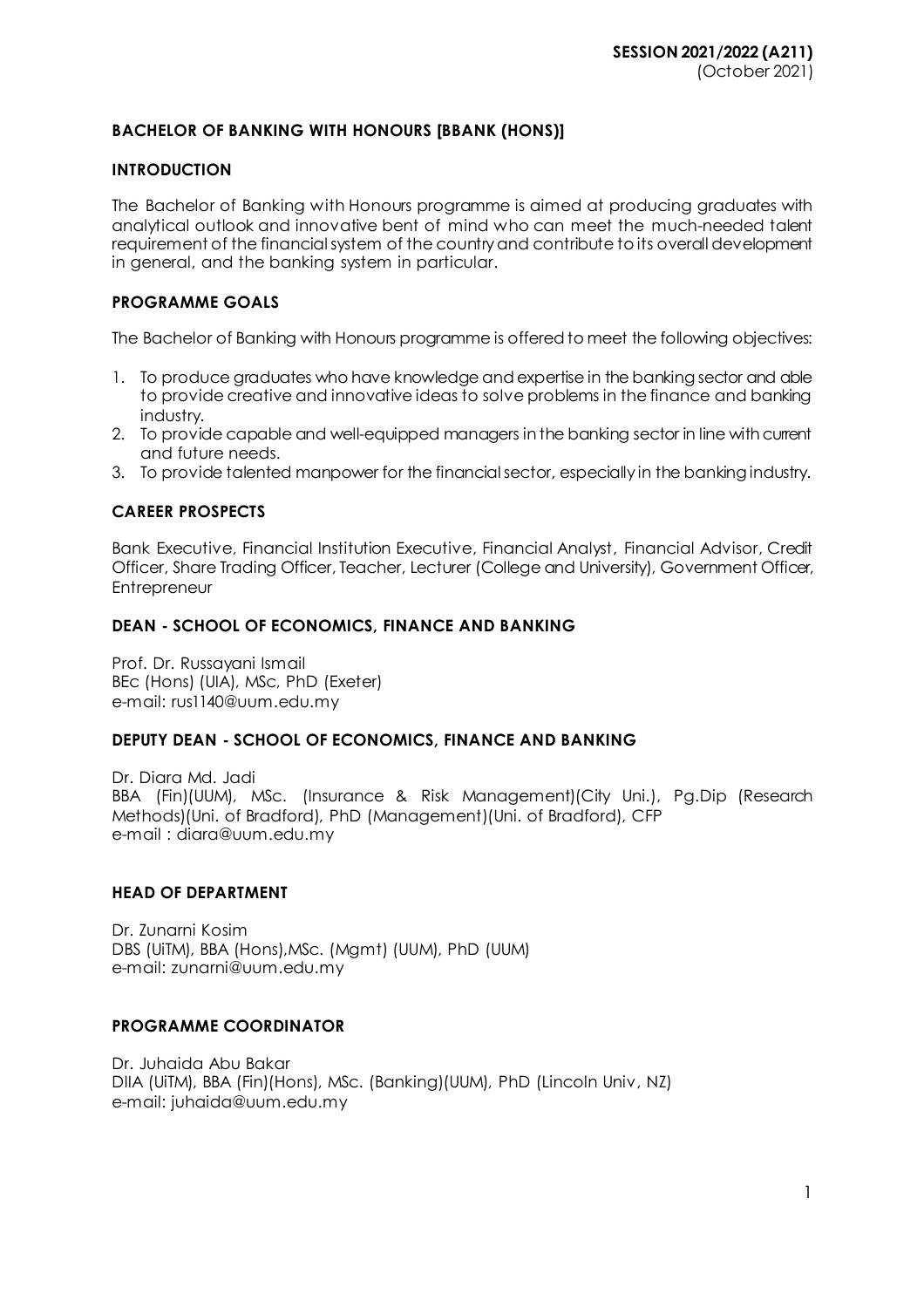### **ASSOCIATE PROFESSOR**

Dr. Azira Abdul Adzis BBA (Fin)(UUM), MSc. (Banking) (UUM), PhD (Massey Univ, NZ) e-mail: azira@uum.edu.my

Dr. Nora Azureen Abdul Rahman BBA (Hons), MSc (Finance)(UUM / BAe), PhD (Banking)(UUM) e-mail[: azureen@uum.edu.m](mailto:azureen@uum.edu.my)y

Dr. Shamsul Bahrain Mohd Arshad BSc (Fin) (Southern IIIinois), MBA (Bridgeport), PhD (UUM) e-mail[: sham961@uum.edu.m](mailto:sham961@uum.edu.my)y

### **SENIOR LECTURERS**

Dr. Edie Erman Che Johari BBA (Islamic Banking) (UiTM), MBA (Islamic Banking and Finance)(Bangor University), PhD (Banking and Finance)(University of St Andrews) e-mail: edie@uum.edu.my

Dr. Juhaida Abu Bakar DIIA (UiTM), BBA (Fin)(Hons), MSc. (Banking)(UUM), PhD (Lincoln Univ, NZ) e-mail: juhaida@uum.edu.my

Dr. Logasvathi a/p Murugiah Bsc. International and Offshore Banking (UMS), MSc. (Finance), PhD (Banking) (UUM) e-mail[: logasvathi@uum.edu.m](mailto:logasvathi@uum.edu.my)y

Dr. Lu Ming Pey BBA (Fin)(Hons)(UM), MSc. (Banking)(UUM), PhD (USM) e-mail[: lu.ming.pey@uum.edu.m](mailto:lu.ming.pey@uum.edu.my)y

Dr. Muhammad Muhaizam bin Haji Musa B.Mgmt (Banking)(Hons)(UUM), MSc. (Finance)(UUM), PhD (INCEIF) e-mail[: muhaizam@uum.edu.m](https://uummail.uum.edu.my/OWA/redir.aspx?C=316134b06fae444581b2bc670d646f2b&URL=mailto%3amuhaizam%40uum.edu.my)y

Shahril Shafie BSc (Real Estate Mgt)(UTM), MSc. (Banking)(UUM) e-mail[: sshahril@uum.edu.m](mailto:sshahril@uum.edu.my)y

Dr. Zunarni Kosim DBS (UiTM), BBA (Hons),MSc. (Mgmt) (UUM), PhD (UUM) e-mail: zunarni@uum.edu.my

### **LECTURERS**

Khairul Anuar Desa BBA (Finance) (UUM), MSc. (Banking)(UUM) e-mail: k.anuar@uum.edu.my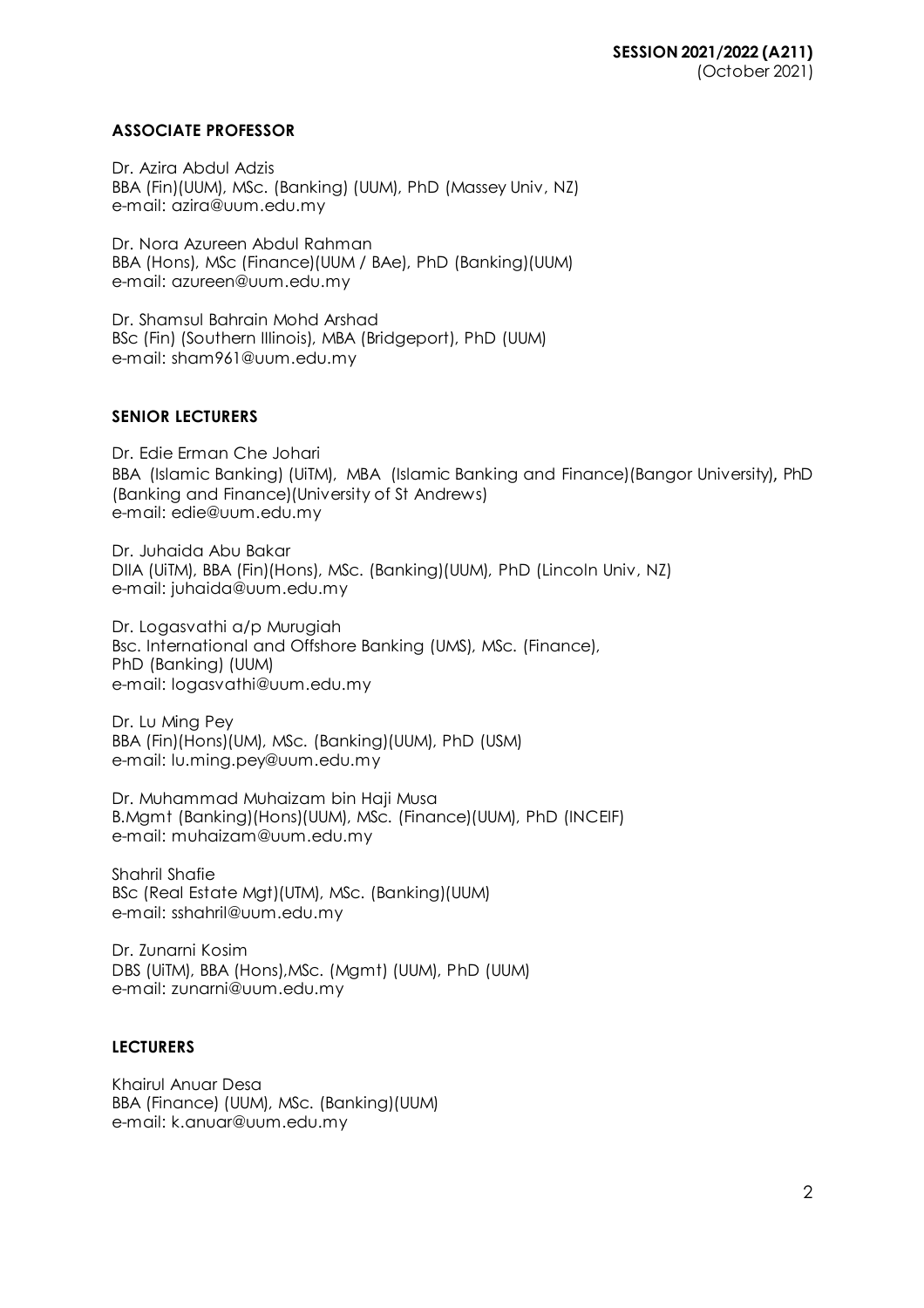Siew Goh Yeok BSc.Ed (UM), MSc. (Mgmt) (UUM) e-mail[: siew@uum.edu.m](mailto:siew@uum.edu.my)y

# **BACHELOR OF BANKING WITH HONOURS [BBANK (HONS)]**

The programme consists of the following **SIX (6)** components:

| <b>COMPONENT</b>                | <b>CREDIT</b><br><b>HOURS</b> |
|---------------------------------|-------------------------------|
| A. UNIVERSITY CORE              | 16                            |
| <b>B. ENGLISH LANGUAGE CORE</b> |                               |
| C. PROGRAMME CORE               | 74                            |
| D. MINOR                        | 18                            |
| E. PROGRAMME ELECTIVE           |                               |
| <b>F. FREE ELECTIVE</b>         |                               |
| <b>TOTAL CREDIT HOURS</b>       | 129                           |

To be awarded a Bachelor of Banking with Honours, a student is required to take and pass a minimum of 129 credit hours which include courses in the programme structure as shown below:

# **A. UNIVERSITY CORE (16 CREDIT HOURS)**

# **i. Malaysian/Local Student**

| Code                      | Course                           | Credit<br><b>Hours</b> |  |
|---------------------------|----------------------------------|------------------------|--|
| <b>MPU1043</b>            | Falsafah dan Isu Semasa          |                        |  |
| <b>MPU1013</b>            | Penghayatan Etika dan Peradaban  | ঽ                      |  |
| <b>SADN1033</b>           | Nationhood of Malaysia           |                        |  |
| <b>BPME1013</b>           | Introduction to Entrepreneurship | ર                      |  |
| VXXX XXXX                 | Co-curriculum                    |                        |  |
| <b>TOTAL CREDIT HOURS</b> |                                  |                        |  |

# **ii. International Student**

| Code                        | Course                                       | <b>Credit</b><br><b>Hours</b> |
|-----------------------------|----------------------------------------------|-------------------------------|
| <b>MPU1043</b>              | Falsafah dan Isu Semasa OR                   |                               |
| <b>OR</b><br><b>MPU1013</b> | Penghayatan Etika dan Peradaban              |                               |
| SBLF1093                    | Malay as Foreign Language I                  |                               |
|                             | SADN 1033 Nationhood of Malaysia             |                               |
|                             | SADE 1013   Introduction to Entrepreneurship |                               |
|                             | VXXX XXXX   Co-curriculum                    |                               |
| <b>TOTAL CREDIT HOURS</b>   |                                              |                               |

1. Choose ONE (1) co-curriculum course of interest and students are subjected to the conditions specified under the related field.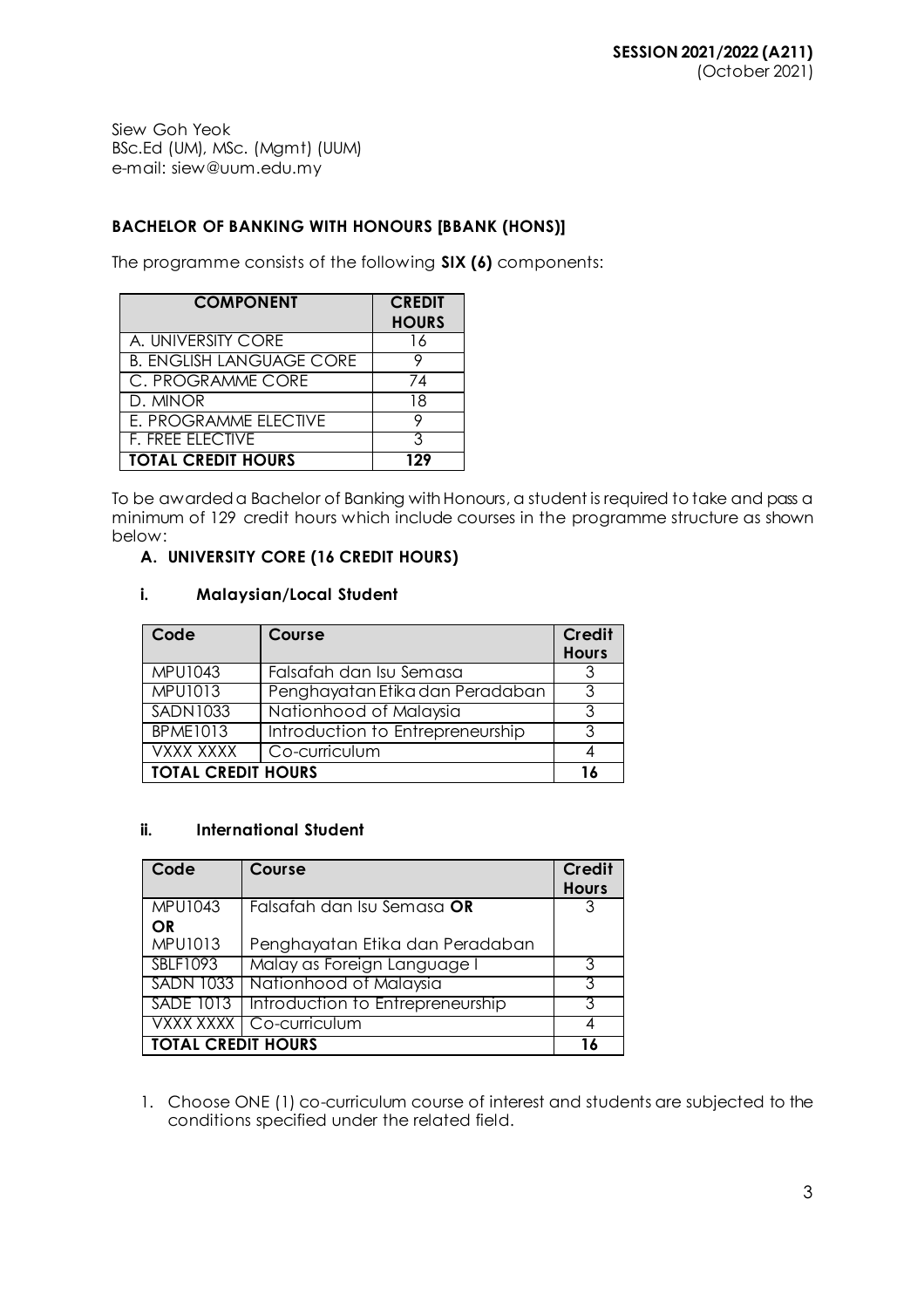# **B. ENGLISH CORE COURSES (9 CREDIT HOURS)**

A student is required to take English core courses according to these requirements:

# **NUMBER OF CREDIT HOURS FOR UNDERGRADUATE ENGLISH LANGUAGE COURSES (EFFECTIVE A201 – OCTOBER 2020)**

| <b>MUET</b>   | <b>IELTS</b> | <b>TOEFL</b><br>[IBT] | <b>PTE</b><br><b>ACADEMIC</b> | <b>CEFR</b><br><b>LEVEL</b> | <b>COURSES</b>                                                                                                                                                                     | <b>TOTAL CREDIT</b><br><b>HOURS</b>                                                                               |
|---------------|--------------|-----------------------|-------------------------------|-----------------------------|------------------------------------------------------------------------------------------------------------------------------------------------------------------------------------|-------------------------------------------------------------------------------------------------------------------|
| <b>BAND1</b>  | < 4.0        | $0 - 31$              | $0 - 29$                      | A2                          | Foundation English + 3<br>Core Courses<br>[EPI,<br>EPII, EPIII]                                                                                                                    | 12 <sup>2</sup><br>credit<br>hours<br>*Foundation English<br>is credit bearing but<br>not included<br>in<br>CGPA. |
| <b>BAND2</b>  | $4.0 - 5.0$  | $32 - 45$             | $30 - 41$                     | B1                          | Core<br>Courses<br>3<br>[EPI, EPII, EPIII]                                                                                                                                         | 9 credit hours                                                                                                    |
| <b>BAND 3</b> | 5.5          | $46 - 59$             | $42 - 49$                     | B2                          | 2<br>Core<br>Courses<br>$[EPII, EPIII] + 1 ESP$                                                                                                                                    | 9 credit hours                                                                                                    |
| <b>BAND4</b>  | $6.0 - 6.5$  | $60 - 93$             | $50 - 64$                     | <b>B2</b>                   | Core<br>Course<br>$[EPIII] + 2 ESP$                                                                                                                                                | 9 credit hours                                                                                                    |
| <b>BAND 5</b> | $7.0 - 8.0$  | $94 - 114$            | $65 - 82$                     | C1                          | <b>EXEMPTED FROM ANY</b><br><b>ENGLISH LANGUAGE</b><br><b>COURSES</b><br>*except<br>for language courses<br>that are listed as<br>programme<br>core<br>course                      | $\sim$                                                                                                            |
| <b>BAND 6</b> | $8.5 - 9.0$  | $115 - 120$           | $83 - 90$                     | C <sub>2</sub>              | <b>EXEMPTED FROM ANY</b><br><b>ENGLISH LANGUAGE</b><br><b>COURSES</b><br>$\displaystyle{{}^*}$ except<br>for language courses<br>that are listed as<br>programme<br>core<br>course |                                                                                                                   |

**STUDENTS WITH MUET BAND 5, BAND 6 AND FROM ENGLISH SPEAKING COUNTRIES ARE EXEMPTED FORM ANY ENGLISH LANGUAGE CORSES, EXCEPT FOR ENGLISH LANGUAGE COURSES THAT ARE LISTED AS PROGRAMME CORE COURSES. HOWEVER, THEY ARE ALLOWED TO REGISTED FOR ANY COURSES AS A FREE ELECTIVE.**

#### **LIST OF COURSES**

| <b>PRE-REQUISITE/</b><br><b>CONDITIONAL COURSES</b> | UNIVERSITY CORE COURSES                                                                                                    | ENGLISH FOR SPECIFIC PURPOSES<br><b>COURSES [ESP]</b>                                                                                                                                                 |
|-----------------------------------------------------|----------------------------------------------------------------------------------------------------------------------------|-------------------------------------------------------------------------------------------------------------------------------------------------------------------------------------------------------|
| SBLE1073 Foundation English                         | SBLE1063 English Proficiency I [EPI]<br>SBLE2113 English Proficiency II [EPII]<br>SBLE3123 English Proficiency III [EPIII] | SBLE3113 English for Small Group<br>Communication<br>SBLE3143 Report Writing<br>SBLE3153 Hospitality English<br>SBLE3163 Public Speaking Skills<br>SBLE3173 English for Professional<br>Communication |

#### *References:*

M UET to IELTS – correlational study (2020) M EC

PTE Academic to IELTS – Pearson Education w ebsite (2020) recognised by British Council

TOEFL IBT scores to IELTS - www.ets.org linking study (2010)

IELTS to CEFR - Cambridge English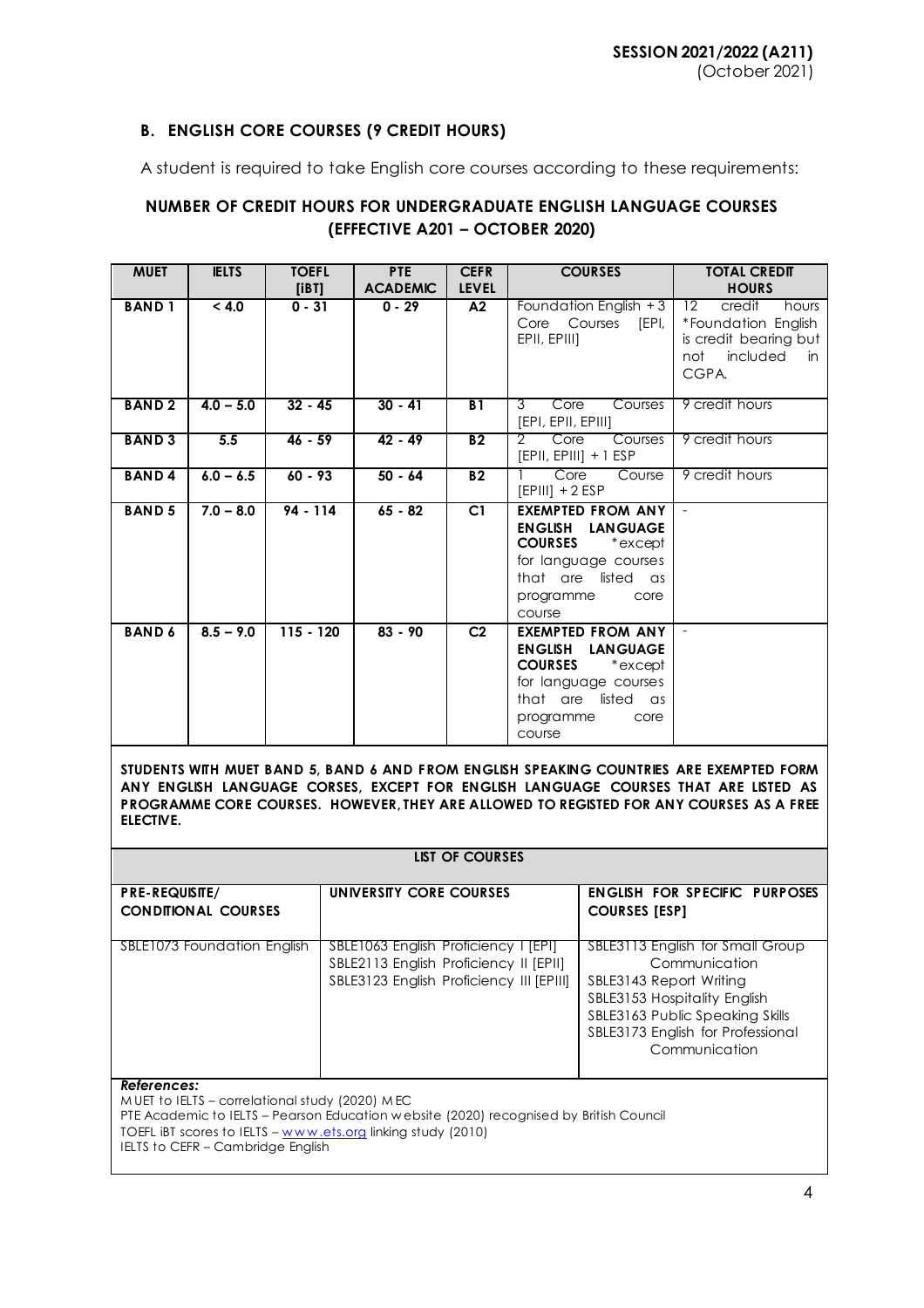# **C. PROGRAMME CORE (74 CREDIT HOURS)**

| Code            | Course                                         | Credit<br><b>Hours</b> | Prerequisite                                                                                                                                                       |
|-----------------|------------------------------------------------|------------------------|--------------------------------------------------------------------------------------------------------------------------------------------------------------------|
| SQQS1013        | <b>Elementary Statistics</b>                   | 3                      | <b>NONE</b>                                                                                                                                                        |
| <b>BEEB1013</b> | Principles of Economics                        | 3                      | <b>NONE</b>                                                                                                                                                        |
| <b>BKAF1023</b> | Introduction to<br><b>Financial Accounting</b> | 3                      | <b>NONE</b>                                                                                                                                                        |
| <b>BWFF2033</b> | Financial Management                           | 3                      | BKAF1023 Introduction to<br>Financial Accounting OR<br><b>BKAL1013 Business Accounting</b><br><b>OR</b><br><b>BKAR1013 Financial Accounting</b><br>and Reporting 1 |
| <b>BWFF2043</b> | <b>Advanced Financial</b><br>Management        | 3                      | <b>BWFF2033 Financial</b><br>Management                                                                                                                            |
| <b>BWFN3013</b> | <b>Investment Analysis</b>                     | 3                      | <b>BWFF2043 Advanced Financial</b><br>Management                                                                                                                   |
| <b>BWFF3033</b> | <b>Financial Markets and</b><br>Institutions   | 3                      | <b>BWFF2033 Financial</b><br>Management                                                                                                                            |
| <b>BWFF3113</b> | <b>Ethics and Governance</b>                   | $\overline{3}$         | <b>NONE</b>                                                                                                                                                        |
| <b>BWBB1013</b> | Foundations of Banking                         | 3                      | <b>NONE</b>                                                                                                                                                        |
| <b>BWFF3073</b> | <b>Personal Finance</b>                        | 3                      | <b>BWFF2043 Advanced Financial</b><br>Management                                                                                                                   |
| <b>BWBB3053</b> | Marketing of Financial<br>Services             | 3                      | <b>NONE</b>                                                                                                                                                        |
| <b>BWBB3063</b> | International Trade and<br>Finance             | 3                      | <b>BWBB2013 Bank Management</b>                                                                                                                                    |
| <b>BWBB2013</b> | <b>Bank Management</b>                         | $\overline{3}$         | <b>NONE</b>                                                                                                                                                        |
| <b>BWBB3013</b> | <b>Commercial Bank</b><br>Operations           | 3                      | <b>BWBB2013 Bank Management</b>                                                                                                                                    |
| <b>BWBB3023</b> | Lending Management                             | $\overline{3}$         | <b>BWBB2013 Bank Management</b>                                                                                                                                    |
| <b>BWBS3043</b> | <b>Islamic Banking</b><br>Management           | 3                      | <b>NONE</b>                                                                                                                                                        |
| <b>BWBB3193</b> | Seminar in Banking                             | 3                      | Final year<br><b>AND</b><br>have completed at least 100<br>credit hours                                                                                            |
| <b>BPMN1013</b> | Introduction to<br>Management                  | 3                      | <b>NONE</b>                                                                                                                                                        |
| <b>BPMN3023</b> | Strategic Management                           | 3                      | Have completed 100 credit hours                                                                                                                                    |
| <b>BPMN3143</b> | Research Methodology                           | 3                      | SQQS1013 Elementary Statistics<br><b>AND</b><br>have completed at least 70<br>credit hours                                                                         |
| <b>GLUL2023</b> | <b>Business Law</b>                            | 3                      | <b>NONE</b>                                                                                                                                                        |
| <b>GLUL3093</b> | <b>Banking Law</b>                             | 3                      | <b>NONE</b>                                                                                                                                                        |
| <b>BWBX4908</b> | Practicum                                      | 8                      | Have taken and<br>$\frac{1}{2}$<br>passed<br>courses under the programme<br>structure                                                                              |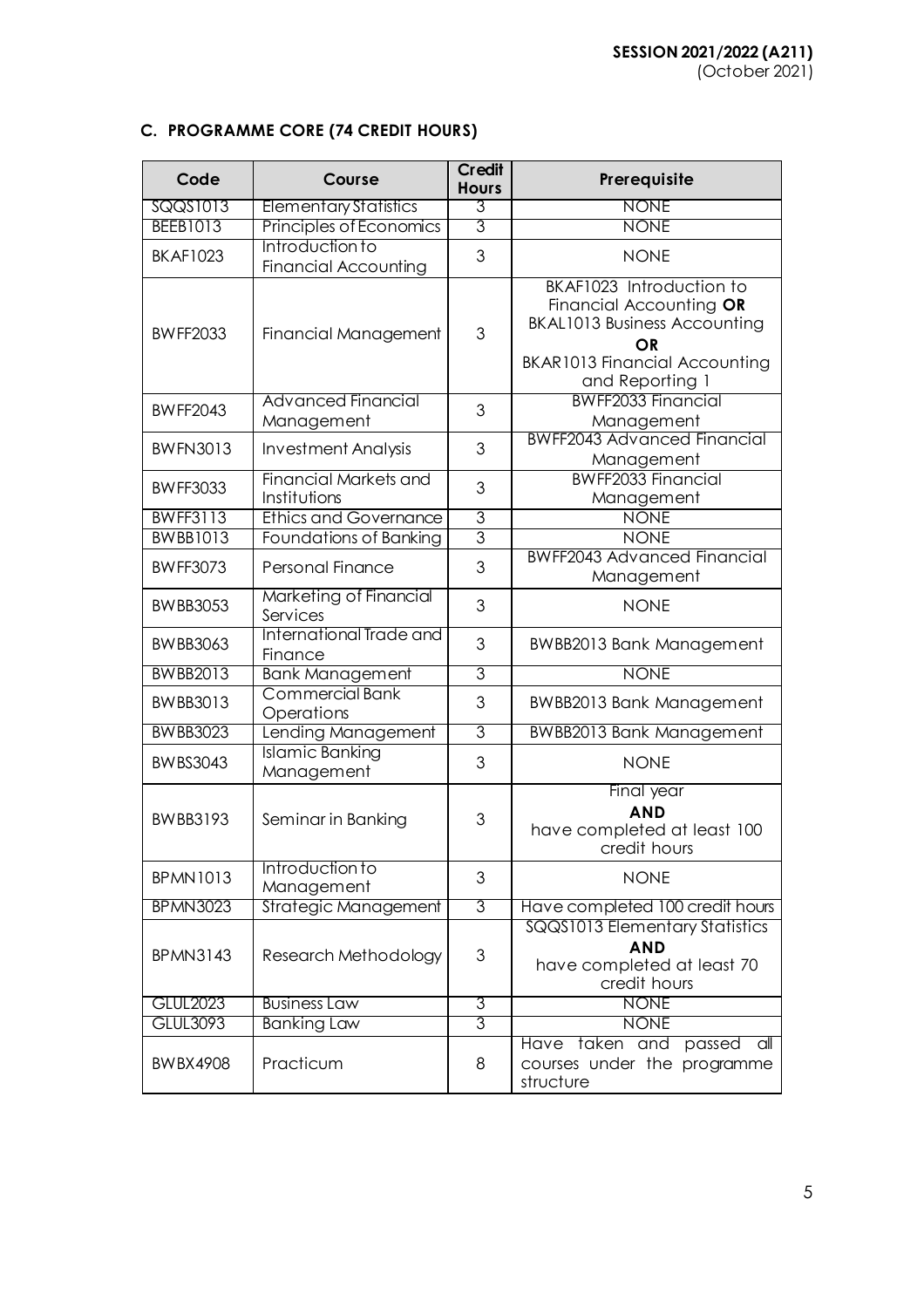# **D. MINOR (MINIMUM 18 CREDIT HOURS)**

Students **MUST** choose **ONE (1)** Minor from the following lists offered by the University in order to fulfill the programme structure requirement for the graduation.

Please refer to **Appendix A**

# **E. PROGRAMME ELECTIVE (9 CREDIT HOURS)**

Choose any **THREE (3)** courses from the following list:

| Code            | Course                              | <b>Credit</b><br><b>Hours</b> | Prerequisite                                                                                          |
|-----------------|-------------------------------------|-------------------------------|-------------------------------------------------------------------------------------------------------|
| <b>BWBB3033</b> | International Banking               | 3                             | <b>BWBB2013 Bank Management</b>                                                                       |
| <b>BWBB3043</b> | <b>Banking Securities</b>           | 3                             | <b>BWBB2013 Bank Management</b>                                                                       |
| <b>BWBB3073</b> | Treasury<br>Management              | 3                             | <b>BWBB2013 Bank Management</b>                                                                       |
| <b>BWBB3083</b> | Corporate Banking                   | 3                             | <b>BWBB2013 Bank Management</b>                                                                       |
| <b>BWBB3093</b> | <b>Offshore Banking</b>             | 3                             | <b>BWBB2013 Bank Management</b>                                                                       |
| <b>BWBZ3993</b> | <b>Project Paper</b>                | $\overline{3}$                | <b>BPMN 3143 Research</b><br>Methodology<br><b>AND</b><br>have completed at least 100<br>credit hours |
| <b>BWFE3013</b> | <b>Real Estate</b><br>Management    | 3                             | <b>BWFF2033 Financial Management</b>                                                                  |
| <b>BWFN3033</b> | Portfolio<br>Management             | 3                             | <b>BWFF2043 Advanced Financial</b><br>Management                                                      |
| <b>BWRR3063</b> | <b>Financial Risk</b><br>Management | 3                             | <b>BWFF2043 Advanced Financial</b><br>Management                                                      |
| <b>BWFF3013</b> | Corporate Finance                   | 3                             | <b>BWFF2043 Advanced Financial</b><br>Management                                                      |

# **E. FREE ELECTIVE (3 CREDIT HOURS)**

Students can choose **ONE (1)** course offered by other programme within school or any course offered by other schools' subject to the following:

- i. Must fulfill prerequisite course if any.
- ii. Equivalent courses are not considered as free elective including the following courses: -

### **EQUIVALENT COURSES FOR BACHELOR OF BANKING WITH HONOURS [BBANK (HONS)]**

| Code            | Course                             |
|-----------------|------------------------------------|
| <b>GMGF1013</b> | Economic for Public Management     |
| <b>BKAL1013</b> | <b>Business Accounting</b>         |
| <b>BKAR1013</b> | Financial Accounting and Reporting |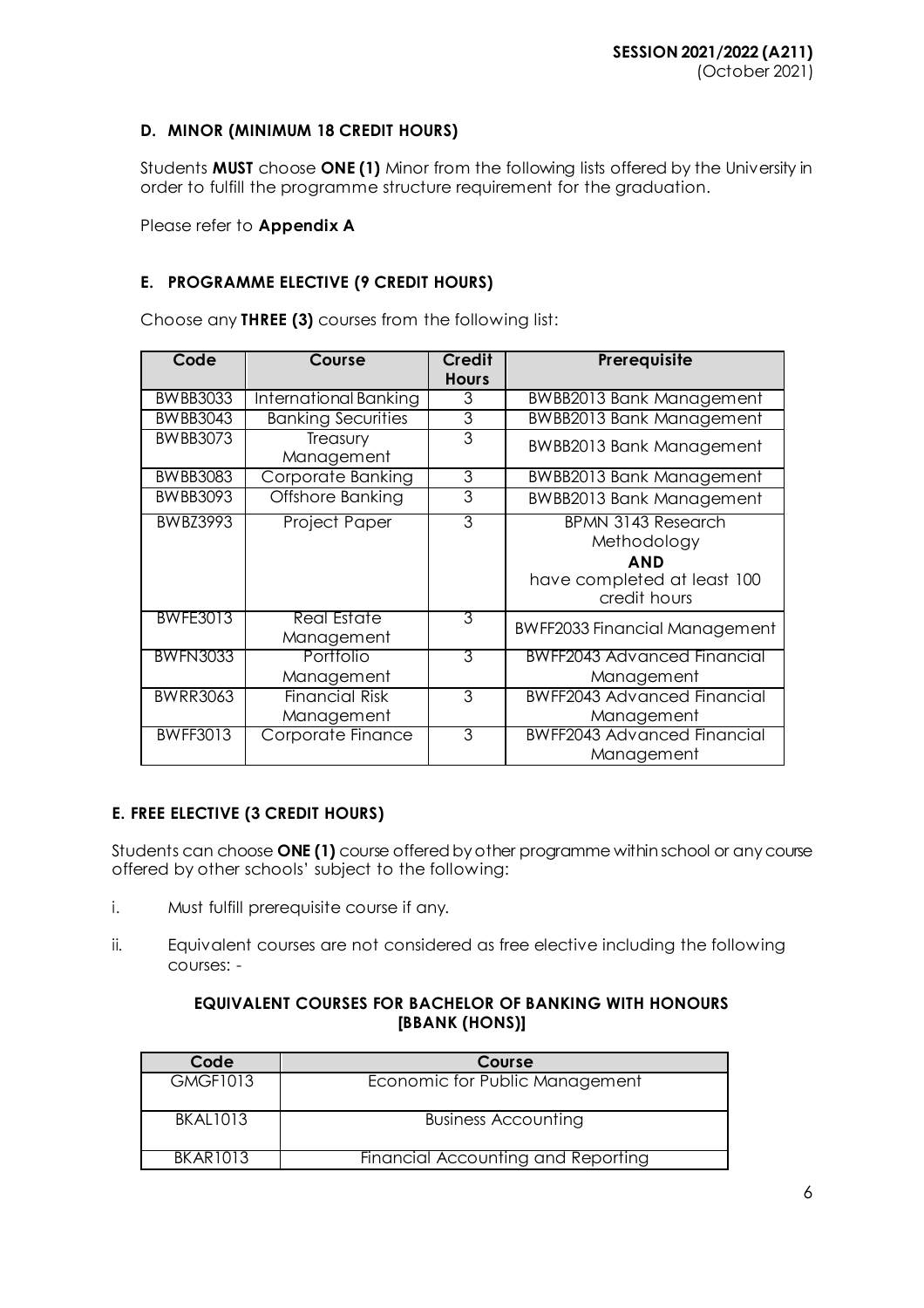### BWFF1013 Foundations of Finance

#### **Note: S***tudents Are Not Allowed to Register the Above Courses as Free Elective* **PROPOSED COURSE BY SEMESTER FOR BACHELOR OF BANKING WITH HONOURS [BBANK (HONS)]**

| Code                                                | 1st Semester                                                                                         | <b>Credit</b><br><b>Hours</b>                                                     | Code                                    | 2nd Semester                                                                 | <b>Credit</b><br><b>Hours</b>       |
|-----------------------------------------------------|------------------------------------------------------------------------------------------------------|-----------------------------------------------------------------------------------|-----------------------------------------|------------------------------------------------------------------------------|-------------------------------------|
| SADN1033<br>SBLEXXXX<br>SQQS1013<br><b>BPMN1013</b> | Nationhood of Malaysia<br>English Core<br><b>Elementary Statistics</b><br>Introduction to Management | 3<br>3<br>3<br>3                                                                  | SBLEXXXX<br>BWBS3043<br><b>BWFF2033</b> | English Core<br><b>Islamic Banking</b><br>Management<br>Financial Management | 3<br>3<br>$\ensuremath{\mathsf{3}}$ |
| <b>BKAF1023</b>                                     | Introduction to Financial<br>Accounting                                                              | 3                                                                                 | MPU1013                                 | Penghayatan Etika dan<br>Peradaban<br>Falsafah dan Isu semasa                | 3<br>$\ensuremath{\mathsf{3}}$      |
| <b>BWBB1013</b><br>VXXXXXXX                         | Foundations of Banking<br>Co-curriculum                                                              | 3<br>1                                                                            | MPU1043<br>BWBB2013<br><b>VXXXXXXX</b>  | <b>Bank Management</b><br>Co-curriculum                                      | 3                                   |
|                                                     | <b>TOTAL</b>                                                                                         | $\overline{19}$                                                                   |                                         | <b>TOTAL</b>                                                                 | $\overline{19}$                     |
| Code                                                | 3rd Semester                                                                                         | <b>Credit</b><br><b>Hours</b>                                                     | Code                                    | 4th Semester                                                                 | <b>Credit</b><br><b>Hours</b>       |
| <b>BWFF2043</b><br>SBLEXXXX                         | Adv anced Financial<br>Management<br>English Core                                                    | 3<br>3                                                                            | GLUL2023<br>BEEB1013<br><b>BWFN3013</b> | <b>Business Law</b><br>Principles of Economics<br>Investment Analysis        | 3<br>$\ensuremath{\mathsf{3}}$<br>3 |
| BWBB3013<br><b>BWBB3023</b><br><b>BPME1013</b>      | <b>Commercial Bank Operations</b><br>Lending Management<br>Introduction to                           | $\mathfrak 3$<br>3<br>3                                                           | <b>BWBB3053</b>                         | Marketing of Financial<br>Services<br>Minor 2                                | 3<br>$\ensuremath{\mathsf{3}}$      |
| <b>VXXXXXXX</b>                                     | Entrepreneurship<br>Minor 1<br>Co-curriculum                                                         | $\mathfrak 3$<br>1                                                                | <b>VXXXXXXX</b>                         | Programme Elective 1<br>Co-curriculum                                        | 3                                   |
|                                                     | <b>TOTAL</b>                                                                                         | 19                                                                                |                                         | <b>TOTAL</b>                                                                 | 19                                  |
| Code                                                | 5th Semester                                                                                         | <b>Credit</b><br><b>Hours</b>                                                     | Code                                    | 6th semester                                                                 | Credit<br><b>Hours</b>              |
| <b>BWFF3033</b><br>GLUL3093<br><b>BWFF3073</b>      | Financial Market and Institution<br><b>Banking Law</b><br>Personal Finance                           | $\ensuremath{\mathsf{3}}$<br>$\mathfrak{S}$<br>3                                  | <b>BWFF3113</b><br>BWBB3063             | Ethic and Governance<br>International Trade and<br>Finance                   | $\ensuremath{\mathsf{3}}$<br>3      |
|                                                     | Programme Elective2<br>Minor 3                                                                       | $\ensuremath{\mathsf{3}}$<br>3                                                    | <b>BPMN3143</b>                         | Research Methodology<br>Programme Elective3<br>Minor 4                       | $\ensuremath{\mathsf{3}}$<br>3<br>3 |
|                                                     | <b>TOTAL</b>                                                                                         | $\overline{15}$                                                                   |                                         | <b>TOTAL</b>                                                                 | $\overline{15}$                     |
| Code                                                | 7th semester                                                                                         | <b>Credit</b><br><b>Hours</b>                                                     | Code                                    | 8th Semester                                                                 | Credit<br><b>Hours</b>              |
| BWBB3193<br><b>BPMN3023</b>                         | Seminar in Banking<br>Free Elective<br>Minor 5<br>Minor 6<br>Strategic Management                    | 3<br>$\ensuremath{\mathsf{3}}$<br>$\ensuremath{\mathsf{3}}$<br>$\mathfrak 3$<br>3 | <b>BWBX4908</b>                         | Practicum                                                                    | 8                                   |
|                                                     | <b>TOTAL</b>                                                                                         | $\overline{15}$                                                                   |                                         | <b>TOTAL</b>                                                                 | 8                                   |

**Total Overall Credit Hours: 129 Credit Hours**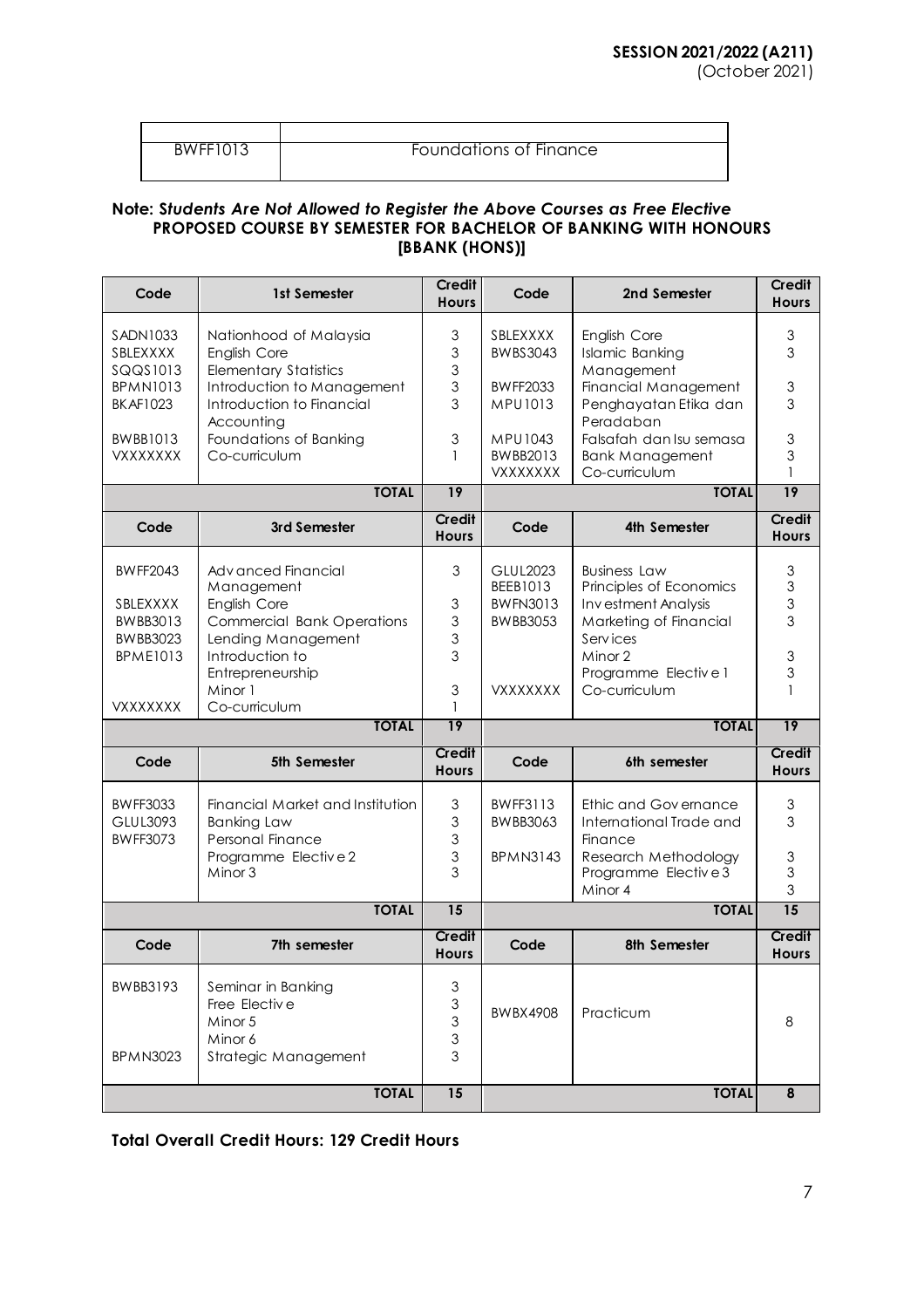# **COURSE SYNOPSIS**

#### **BWBB1013 FOUNDATIONS OF BANKING PREREQUISITE NONE**

This course covers topics relevant to the financial system in Malaysia. Students will be exposed to the important elements in the financial system, which are financial institution and financial market. Students will learn about the roles and functions of central bank, commercial bank, Islamic bank, investment bank and other non-banking institutions in Malaysia. Students will also be exposed to the money market and capital market in Malaysia. In addition, the concept of money supply, credit creation, and pricing mechanism will also be discussed in this course.

.........................................................................................................

### **BWBB2013 BANK MANAGEMENT PREREQUISITE NONE**

This course covers several aspects of concept and technique in bank management practices today. A comprehensive analysis of bank financial statement to measure and evaluate bank's performance in terms of its profitability, assets, and liquidity will be discussed in detail. Additionally, there will be a thorough explanation on the effective management of bank capital, liquidity planning and management of sources and uses of funds in addition to efficient management of asset and liability. Furthermore, this course will also include other important topics as such managing investment portfolio, bank's strategic planning and budgeting process, risks in banking as well as electronic banking. Other related issues in bank management will also be discussed in detail.

.........................................................................................................

#### **BWBB3013 COMMERCIAL BANK OPERATIONS PREREQUISITE BWBB2013 BANK MANAGEMENT**

This course discusses commercial bank operations in detail. Discussion pertaining to roles and functions of commercial bank as a provider of bankingproducts and services will be discussed in depth. Students will be exposed to topic relating to banking products and services such as deposits, cheques, remittance, loan and advances, international trade financing, and other banking products. This course also highlights current issues and challenges facing bankers today.

……………………………………………………………………………

### **BWBB3023 LENDING MANAGEMENT PREREQUISITE BWBB2013 BANK MANAGEMENT**

This course will discuss the roles of financial institutions as financial intermediaries in providing loan services. Student will be exposed to the basic concepts, principles and loan policies in bank lending management. This course will also cover other topics such as lending process, analysis of risks using qualitative and quantitative analysis, security for loans, restructuring of loans, lending rationale, loan agreement, project financing, managing problem loans and securitization.

………………………………………………………………………………………………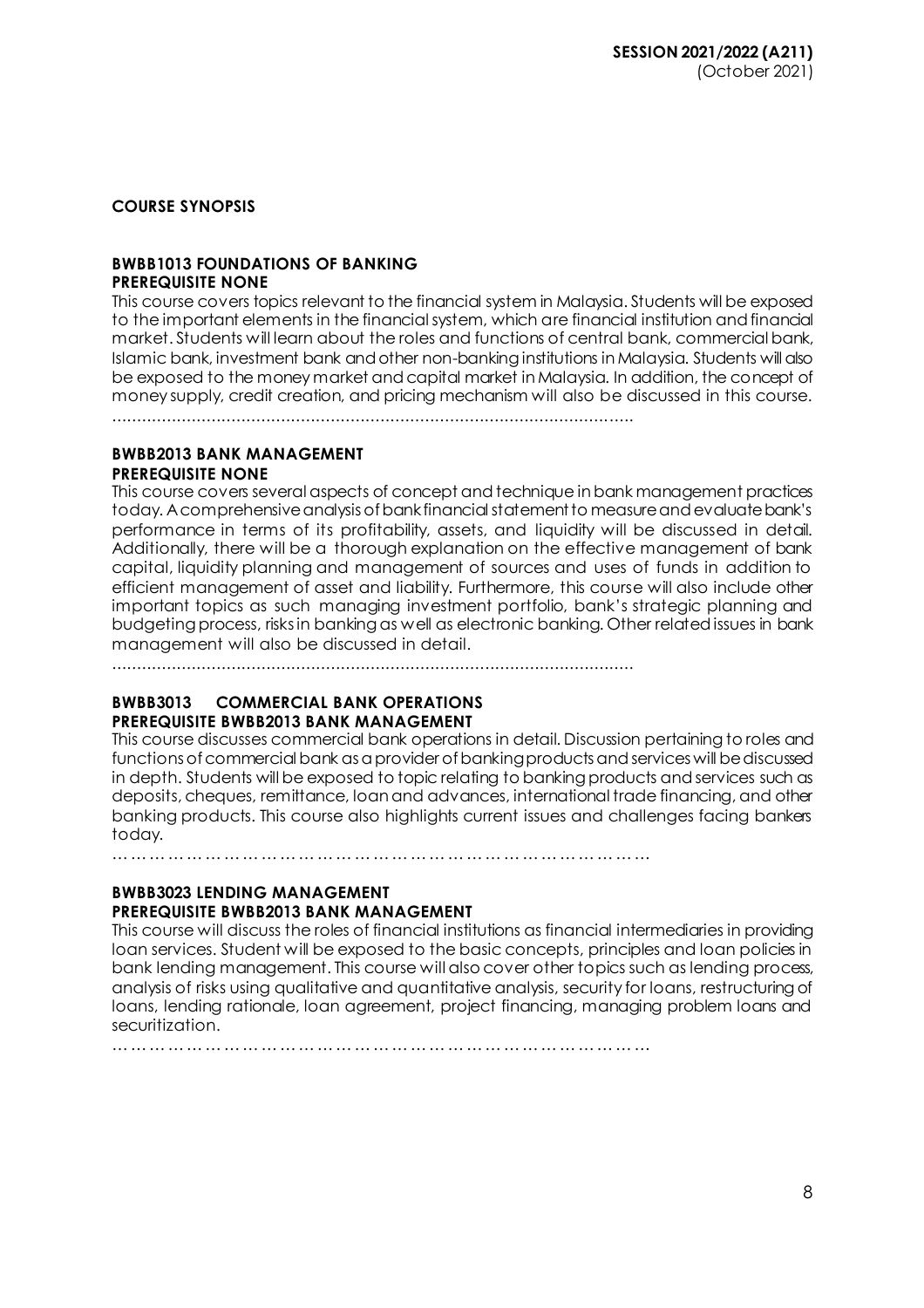#### **BWBB3033 INTERNATIONAL BANKING PREREQUISITE BWBB2013 BANK MANAGEMENT**

This course introduces students to structures of international banking, the applicable principles and practice as well as the economics and regulatory nature and complexity of international banking environment. Various international banking activities involving assets, liabilities and other international banking services, and the techniques used to manage and monitor them are discussed in detail. Topics like international financial institutions, international trade, foreign exchange, offshore banking, risk management, international portfolio management and current issues are included to help students understand and appreciate the international trade liberalization and globalization, and their impact on the international banking.

………………………………………………………………………….

### **BWBB3043 BANKING SECURITIES PREREQUISITE BWBB2013 BANK MANAGEMENT**

This course exposes students to all types of banking securities used as collaterals in lending activities of banking and financial institutions, their characteristics, advantages, disadvantages as well as their suitability as collaterals. Students will learn how a perfect security is created and how bankers' rights under each type of security are enforced in recovery of debts. Discussion also covers relevant topics including National Land Administration System, Legal/Judiciary System having jurisdiction over banking securities in Malaysia, Registration of Company Act, and actual court cases in Malaysia to facilitate understanding and to generate extensive knowledge regarding banking securities.

……………………………………………………………………………

# **BWBB3053 MARKETING OF FINANCIAL SERVICES PREREQUISITE NONE**

This course presents theory and concept of marketing in financial institutions. The course focuses on the importance of marketing in financial institutions and the marketing techniques and tools that can be applied in the financial institutions for competitive advantage. This course will also cover topics such as basic marketing concept, bank marketing strategic, bank product, consumer behaviour and attitudes, market segmentation and others. The emphasis is on the practical application of principles, concepts and tools of marketing management. Students will be required to participate in group discussions and presentations. This course will also expose students to the banking practices today specifically in Malaysia with relevant current issues.

…………………………………………………………………………....

# **BWBB3063 INTERNATIONAL TRADE AND FINANCE PREREQUISITE BWBB2013 BANK MANAGEMENT**

This course gives student an insight into the theory and concept of international trade, and critically examines the mechanics of various modes of trade settlement. Special focus will be on documentary collection and documentary credits, an area of knowledge much soughtafter by bankers, executives, lawyers, exporters, and importers. Students will also explore various banking facilities available for financing international trade and the mechanics of foreign exchange that facilitate this trade. Case and analytical studies on relevant topics in foreign exchange will serve to enrich students' knowledge of the course.